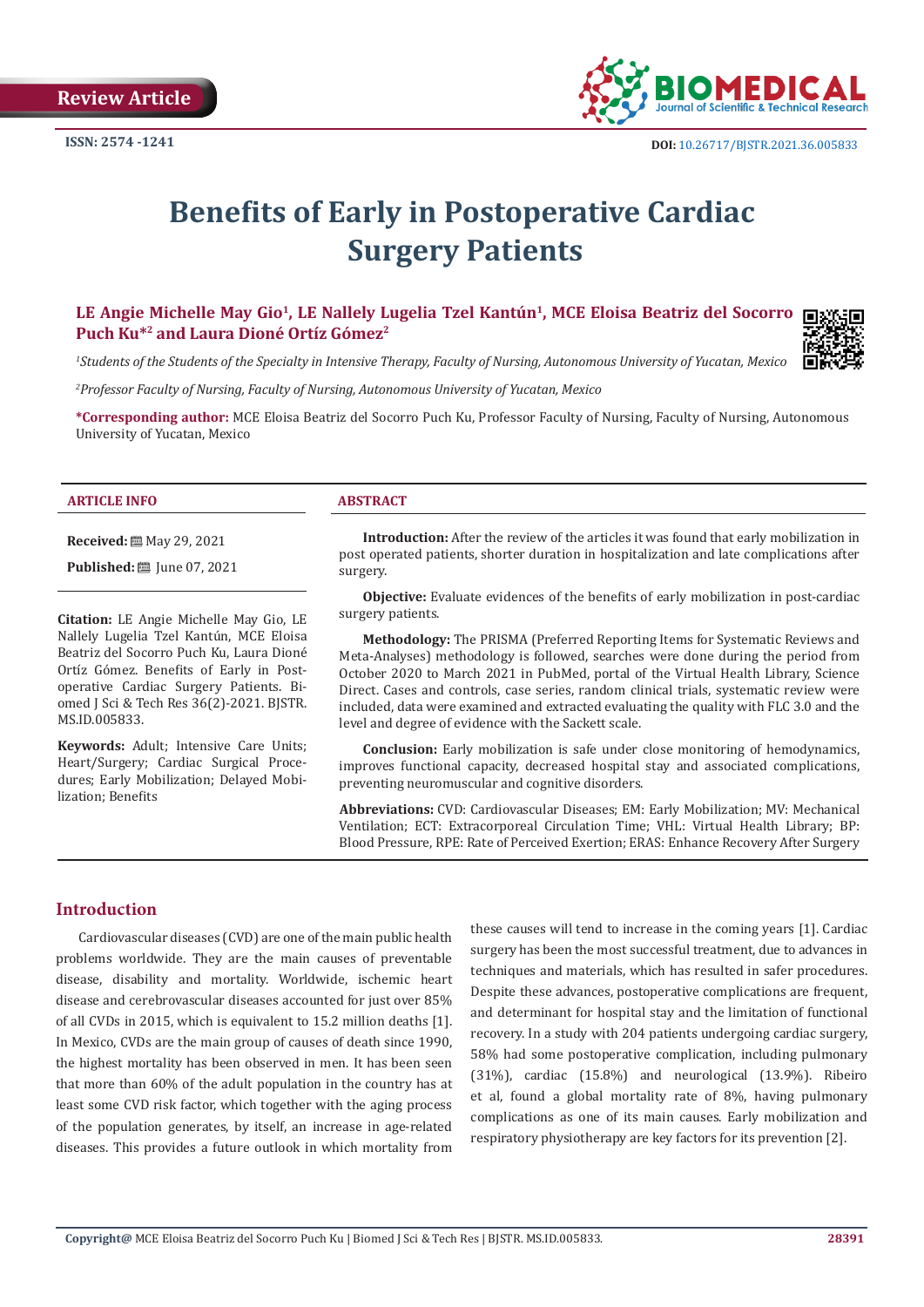Bed rest has a negative effect on regional ventilation and the musculoskeletal system, with alterations in the architecture of the peripheral muscles and aerobic capacity, in addition to increasing insulin resistance. Bed rest is associated with imbalances in the production of pro and anti-inflammatory mediators and microvascular dysfunction. In the past, the mobility of patients undergoing cardiac surgery was restricted in order to reduce cardiac overload. Currently, multiple studies emphasize the importance of Early Mobilization (EM) [3] in the prevention of postoperative complications, improvement in functional capacity; reduction in hospital stay of patients, duration of delirium, use of Mechanical Ventilation (MV) and significant contribution to functional independence [2]. Despite this, there is no consensus regarding the onset time, types of mobilization, intensity, duration, hemodynamic and respiratory behavior and the impact of extracorporeal circulation time (ECT) on it. The definition of EM is complex and most of the studies do not mention it specifically: Achieving the bipedal with adequate orthostatic tolerance is gravitating to advance to new functional activities such as ambulation [2]. Articles have been described on the benefits of EM in adult patients after cardiac surgery. In a study published in 2017 by Ramos dos Santos, a systematic review analyzed nine articles, which revealed diversity in the techniques used for mobilization, as well as periods considered early for the start of the intervention. It was concluded that early mobilization seems to be important to prevent complications [3]. In 2019, Ramírez JI published a retrospective observational study in which it was concluded that EM in patients undergoing cardiac surgery is a safe and feasible intervention, since there are only significant variations in the first minute of the transitions and then behave without significant changes in the rest of the mobilization. It was interesting to observe that the higher TCEC (already previously described) was a limiting factor for the delay of EM [2]. Another study published in 2020 by Shirvani F, was a randomized, double-blind clinical trial, which concluded that early planned mobilization was effective in reducing delirium in postoperative patients undergoing coronary artery bypass graft [4]. The objective of this systematic review is to analyze the evidence for the benefits of early mobilization in patients after cardiac surgery.

# **Methodology**

Systematic review with PRISMA methodology (Preferred Reporting Items for Systematic Reviews and Meta-Analyzes) [5]. The search stage was carried out during the period from October 5th, 2020 to March 14th, 2021; it consisted of the search for articles related to the topic: post-cardiac surgery patients hospitalized in

the adult intensive care unit as well as early mobilization and late mobilization in hospitalized patients in the adult intensive care unit. The information on the aforementioned topic was investigated in different databases: Scielo, academic Google, PubMed, Lilacs, portal of the Virtual Health Library (VHL) Ciberindex Foundation, Redalyc, Science Direct, through the terms generated in the Descriptors in Health Sciences (DeCs) [6]. The aforementioned search was limited to research articles published in the Spanish, English, and Portuguese languages. We included in the search articles published since 2015 and that are post-cardiac surgery adult patients, articles from systematic reviews, cases and controls, cohorts, and clinical trials. Likewise, studies comparing early mobilization and late mobilization without being hospitalized in the adult intensive care unit, articles comparing early mobilization and late mobilization in patients who were not post-cardiac surgery operated, as well as articles that are low Quality was assessed using the methodological criteria established by the Critical Reading Skills Program of the Critical Reading Chips application (FLC 3.0). Likewise, studies comparing early mobilization and late mobilization without being hospitalized in the adult intensive care unit, articles comparing early mobilization and late mobilization in patients who were not post-cardiac surgery operated were excluded. Articles that are of low quality were also evaluated using the methodological criteria established by the Critical Reading Skills Program of the Critical Reading Fiches application (FLC 3.0) [7].

Similarly, those with a low level and degree of evidence were discarded using the Sackett scale [8], articles older than 5 years of publication and publications that speak of another population. To carry out the search, AND and NOT were used, as Boolean and/or positional operators, truncation operators (\*) at the end of the root of the word and quotation marks, positional operators SAME, ADJ, WITH; for selection or discard of the articles was considered initially the reading of the titles and abstracts. In the bibliographic search, the analysis and preparation of the search was carried out with the following relevant terms: Adult Intensive Care Unit; Heart surgery; Early and late mobilization; Profits. To avoid bias, it was sought to incorporate the best possible quality in the search for studies, incorporating those that were most relevant to the subject of review, in the same way, complete studies were included, and those that did not represent the population were excluded. According to the search carried out in PubMed, BVS, and Science Direct, a critical reading was carried out to evaluate the quality of the evidence of the articles found, obtaining 50 articles of which 45 were excluded. The remaining five pieces of evidence: a randomized clinical trial, a cohort study, a case-control study, a systematic review, and a case series were accepted (Figure 1).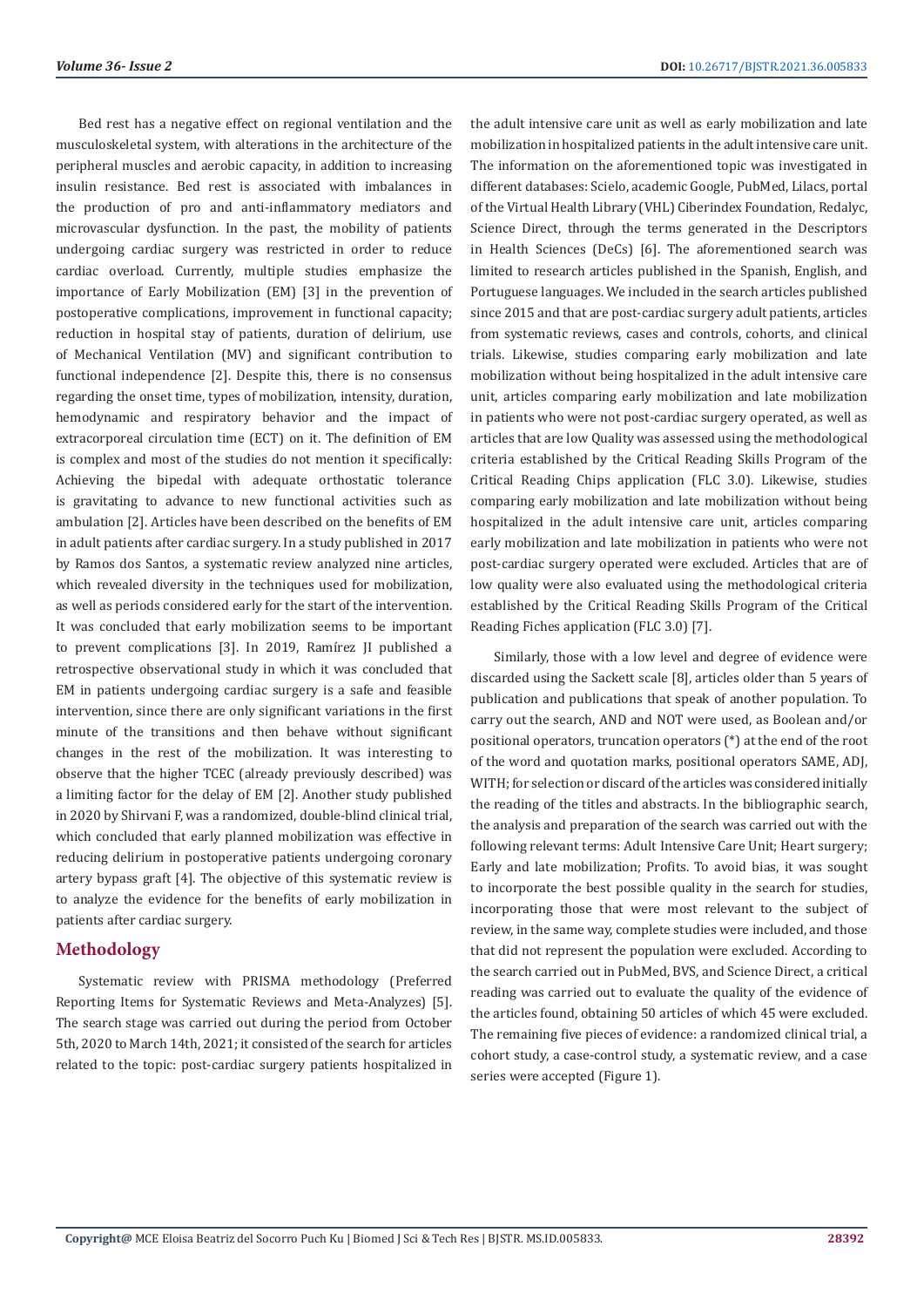

**Figure 1:** Summary of the screening of the selected articles.

# **Development**

# **Relevant Studies**

According to the search carried out in PubMed, BVS, and Science Direct, a critical reading was carried out to evaluate the quality of the evidence of the articles found, obtaining 50 articles of which 45 were excluded. The remaining five pieces of evidence: a randomized clinical trial, a cohort study, a case-control study, a systematic review, and a case series were accepted. The critical reading of the included studies was assessed using the methodological criteria established by the Critical Reading Skills Program of the application

**Table 1:** Titles of articles found, level of evidence and conclusions.

of FLC 3.0 [7]; it was conducted by two reviewers independently. After sharing the results, the disagreements that occurred were resolved through discussion, reaching consensus.

### **Synthesis of the Evidence Found**

The analysis of the evidence of the articles found was organized according to the levels of evidence and degrees of recommendation according to the SACKETT scale [8]; as well as the database from which they were downloaded (Table 1). Next, the articles are broken down according to the objectives and the questions that can be answered.

| <b>Database</b> | <b>Paper Title</b>                                                                                    | <b>Type of Study</b> | Evidence (scale) | Gradation                                                           | <b>Conclusions</b>                                                                                                                                                                                                                                                                                                  |
|-----------------|-------------------------------------------------------------------------------------------------------|----------------------|------------------|---------------------------------------------------------------------|---------------------------------------------------------------------------------------------------------------------------------------------------------------------------------------------------------------------------------------------------------------------------------------------------------------------|
| Science Direct  | Effects of early<br>mobilization in<br>patients after cardiac<br>surgery: a systematic<br>review [3]. | Systematic review    | Sackett          | Level of evidence: 1 <sup>st</sup><br>Grade of<br>recommendation: A | Regardless of the techniques<br>used as mobilization, the<br>fundamental thing is to avoid<br>bed rest. Early mobilization<br>appears to be important<br>to prevent postoperative<br>complications, improve<br>functional capacity, and reduce<br>the length of hospital stay in<br>patients after cardiac surgery. |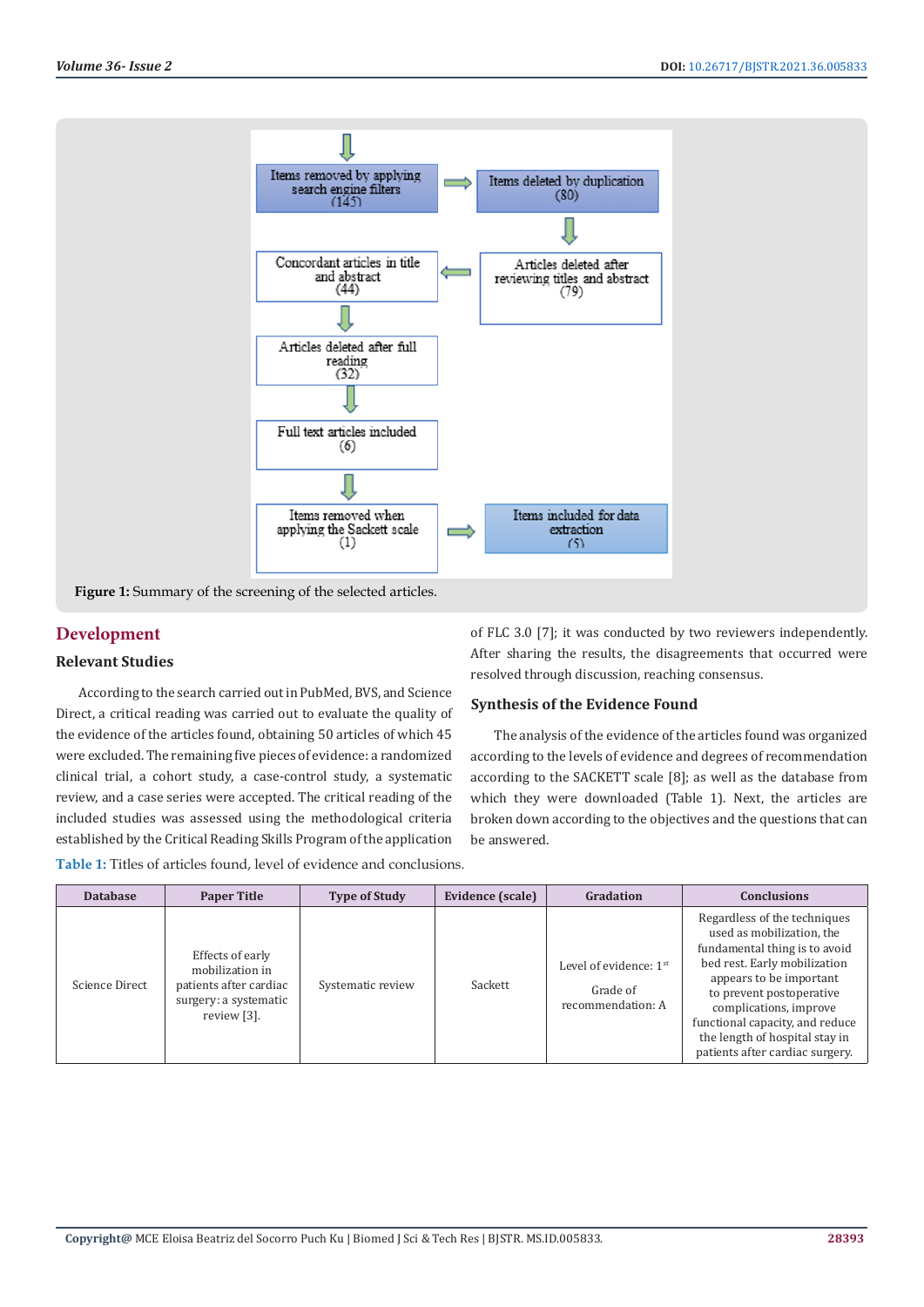| <b>BVS</b> | Effects of the early<br>mobilization protocol<br>performed after<br>cardiac surgery on<br>patient care outcomes<br>$[11]$ .           | Cases and controls                          | Sackett | Level of evidence: 3b<br>Grade of<br>recommendation:   | Early mobilization is feasible in<br>adult cardiac surgery patients<br>and has significant benefits.<br>More research is recommended<br>on the effectiveness of early<br>mobilization in different groups<br>of patients. Health professionals<br>should be informed about<br>the importance of the early<br>mobilization protocol. Nurses<br>should be encouraged to<br>innovate to achieve successful<br>postoperative patient care<br>outcomes.                                                                                                                                              |
|------------|---------------------------------------------------------------------------------------------------------------------------------------|---------------------------------------------|---------|--------------------------------------------------------|-------------------------------------------------------------------------------------------------------------------------------------------------------------------------------------------------------------------------------------------------------------------------------------------------------------------------------------------------------------------------------------------------------------------------------------------------------------------------------------------------------------------------------------------------------------------------------------------------|
| PubMed     | Monitoring of oxygen<br>saturation and heart<br>rate during a single<br>early rehabilitation<br>session after cardiac<br>surgery [9]. | Case series                                 | Sackett | Evidence level: 4<br>Grade of<br>recommendation: C     | Early rehabilitation after<br>cardiac surgery aims to prevent<br>immobilization, reduce the<br>effects of surgery on respiratory<br>function and facilitate the<br>recovery of autonomy in<br>activities of daily living (ADL)<br>after discharge. However, the<br>optimal perioperative physical<br>therapy care for patients<br>undergoing cardiac surgery is<br>not well established. Monitoring<br>peripheral oxygen saturation<br>and HR during and not just<br>before and at the end of a<br>standardized early rehabilitation<br>session helped us ensure the<br>safety of our protocol. |
| PubMed     | Effects of the early<br>mobilization protocol<br>on cognitive outcome<br>after cardiac surgery<br>$[10]$ .                            | Randomized<br>controlled trial              | Sackett | Level of evidence: 1b<br>Grade of<br>recommendation: A | The implementation of the<br>early mobilization protocol has<br>positive effects on the cognitive<br>outcome and in the ICU after<br>cardiac surgery.                                                                                                                                                                                                                                                                                                                                                                                                                                           |
| PubMed     | Early mobilization<br>reduces delirium after<br>coronary artery bypass<br>graft surgery [4].                                          | Randomized, double-<br>blind clinical trial | Sackett | Level of evidence: 1b<br>Grade of<br>recommendation: A | Early planned mobilization<br>was effective in reducing<br>postoperative delirium in<br>patients undergoing coronary<br>artery bypass graft.                                                                                                                                                                                                                                                                                                                                                                                                                                                    |

# **Results**

Sala V [9] published a series of cases in which the population was 48 consecutive patients (35M), mean age 61 years, with cardiovascular disease (CVD), who underwent cardiac surgery. SpO2%, HR, systemic blood pressure (BP), chest wound pain (VAS) and rate of perceived exertion (RPE) were monitored during the rehabilitation session, after weaning from oxygen therapy. In the results, during all phases the mean SpO2 was 94% (± 1.8) and the mean HR was 85 bpm  $(\pm 13.3)$ . The number of desaturation events was 14 in total and the mean time with SpO2 <90% was  $3$  ( $\pm$  6.5) during the entire rehabilitation session. In addition, the mean arterial pressure (MAP) after reaching the sitting position was 124.7 (± 11.9) / 78.6 (± 8.4) and after ambulation it was 131.5 (± 11.5) / 82.9 (± 7.3). It was concluded that monitoring of peripheral oxygen saturation and HR (heart rate) during the rehabilitation session and not just before and at the end of a standardized early session helped to ensure the safety of the protocol [9]. Ziyaeifard, et al. [10] published that 80 patients were recruited. All patients, who were candidates for cardiac surgery from March to September 2016, were evaluated based on the inclusion criteria before and after surgery. For patients who consented to participate, the MMSE (Mini-Mental State Examination) questionnaires were completed. The mean score of all participants was reported as 28.74 at baseline (SD: 1.54; SE: 0.172) with no significant difference between the intervention and control groups ( $P = 0.318$ ). The patients had significantly higher scores on the second postoperative day and at the time of discharge from the ICU. In the intervention group (P <0.001) there was no significant relationship between preoperative cognitive impairment and allocation to intervention or control group (P> 0.05). However, there was a significant relationship between cognitive impairment on the second postoperative day and at the time of discharge from the ICU, and the allocation group (P <0.05) [10]. On the second postoperative day, time awareness, place awareness, attention and calculation, recent memory, and tongue function scores were significantly higher in the intervention group (P <0.05). Registration was also significantly better in the intervention group at discharge from the ICU ( $P = 0.041$ ) [10].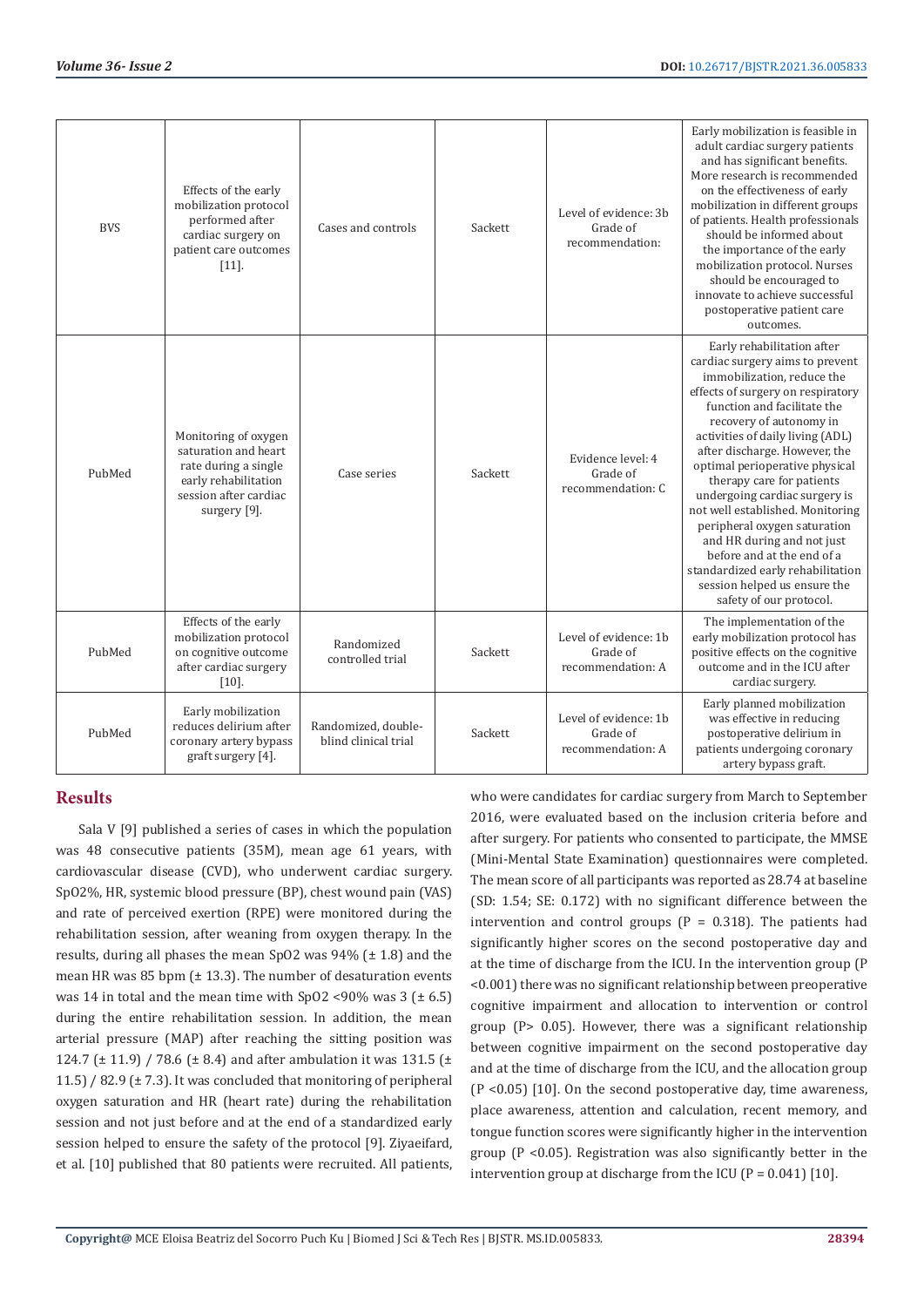Duration of intubation and ICU stay were significantly longer in the control group (P =  $0.017$ ; P  $\leq$  0.001). 34 patients (85%) in the intervention group did not experience any cognitive impairment and only 15% (6 patients) had mild cognitive impairment at discharge. Moderate, mild and non-cognitive prevalence. Impairment was reported to be 5% (two patients), 50% (20 patients), and 45% (18 patients), respectively; however, decreasing the intubation period and implementing progressive early mobilization could lead to a decrease in the stay in the ICU. In conclusion, progressive early mobilization can be part of an enhanced recovery after surgery (ERAS) (Enhance Recovery After Surgery) that are useful in a variety of surgical procedures and have benefits on patients, especially in their cognitive function [10]. Shirvani F [4] found that patients in the intervention group had normal function on the second postoperative day compared to the control group (25 vs. 2, respectively,  $p = 0.001$ ). The intervention group had significantly higher Neecham scores on postoperative day 2 (22.49 ± 2.03 vs  $26.82 \pm 2.10$ ,  $p = 0.001$ . The multivariate analysis showed significant associations between the Neecham score and age (p  $= 0.022$ ), ejection fraction (p = 0.015), myocardial infarction (p = 0.016), systolic pressure ( $p = 0.009$ ) and diastolic pressure ( $p =$ 0.008). It is concluded that early planned mobilization was effective in reducing postoperative delirium in patients undergoing coronary artery bypass graft [4].

### **Days of Hospital Stay**

Ramos Dos Santos PM, et al. [3] mentions that they selected nine trials. The PEDro scale showed that the studies had a low risk of bias (range 5 to 9 points). The trials revealed diversity in the techniques used for mobilization, as well as periods considered early for the start of the intervention. The early mobilization groups had better results compared to the untreated control groups [3]. Yayla A, et al. [11] indicated that the participants were patients who underwent cardiac surgery between January and October 2015. The study included 102 patients (51 patients each in the experimental and control groups). The introductory characteristics form, the Richards-Campbell Sleep Questionnaire (RCSQ), length of hospital stay (postoperative), and the development of a late postoperative complications form were used to collect data. Study results revealed that patients in the experimental group had better improvement in RCSQ scores, shorter duration of hospitalization, and fewer late complications after surgery than patients in the control group [11]. Early mobilization is feasible in adult cardiac surgery patients and has significant benefits, including better improvement, shorter length of hospitalization, and fewer late complications after surgery, it contributes to improving perioperative functional status in elderly patients, reduce the heart rate, this being a vital aspect to reduce myocardial pressure. Finally, it should be mentioned that more research is recommended on the effectiveness of early mobilization

in different groups of patients. The PRISMA methodology has been used to demonstrate procedures that today are part of daily nursing practice; As in the case of the present study, we can consider that the results are reliable and with a small margin of bias [5]. Every client, user or person in the AICU requires evidence-based care with the highest possible quality and safety, [12] including early mobilization, which was the central theme in this work.

# **Review Contributions**

The results of this review showed that the mobilizations in bed of post-cardiac surgery patients, the mean Spo2 and the mean HR were not altered; however, when sitting and walking, the parameters were not significantly altered [9,13]. The length of stay in the AICU did not increase [3] cognitive status, nor did it decrease [10]. An included article also showed no increase in functional capacity and postoperative complications due to early mobilization [3]. In a systematic review prepared by Arias Fernández P [14] in 2018, the following benefits were reported for mobilizing hospitalized patients in the AICU, where a significant effect was obtained on functional status, muscle strength, duration of mechanical ventilation, the ability to walk to discharge and the quality of life in health. It should be noted that the patients in the aforementioned study were not defined as post-cardiac surgery patients and patients hospitalized in AICU were considered regardless of their main diagnosis [14]. One aspect that Aria Fernández [14] does not report and that is currently reported is the improvement in sleep quality, shorter hospital stay and fewer late complications after surgery [11]. The present review shows that early mobilization had a significant effect on functional status, muscle strength, duration of mechanical ventilation, ability to walk at discharge, and health quality of life in post-cardiac surgery patients [3, 9, 10, 11]. Similar to what was found, Azevedo, Paulo; Gomes and Barbara [15] included six studies in their systematic review, showing that early mobilization can facilitate the functional rehabilitation of these patients, promoting gains in muscle strength and greater participation in activities of daily living [15].

Despite the benefits of early mobilization in post-surgery patients, there are studies such as that by Wang J, et al. [16] where there is evidence that nurses had a good knowledge (more than 96.5%) of the benefits and indications for stopping early mobilization; Wang J, et al. [16] point out that the main barriers perceived by the nursing staff to carry out mobilization in postoperated cardiac surgery patients were: very heavy workload (76.8%), insufficient equipment and devices (50.2 %), lack of written protocols or guidelines (50.2%), inadequate training (47.1%), potential occupational hazards (42.3%) [16]. In short, adopting new measures based on evidence always brings changes in hospital environments that can go against daily routines, particularly in post-cardiac surgery patients [12].